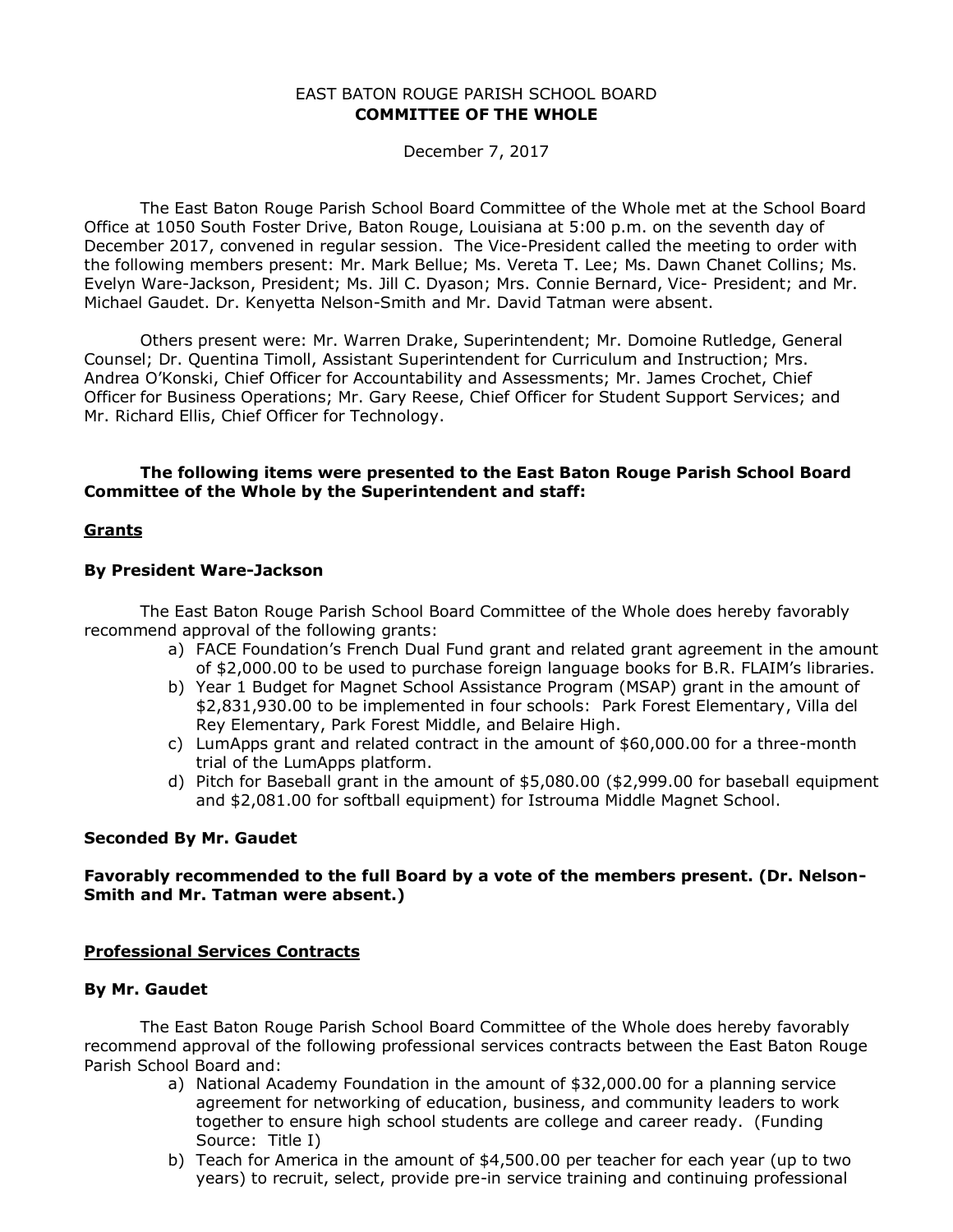development to teachers employed under this agreement. (Funding Source: General Fund - Human Resources)

- c) Louisiana State University amendment in the amount of \$194,400.00 to support high school externs at Lee and McKinley High Schools for the 2017-2018 school year. (Funding Source: General Fund)
- d) Proximity Learning, Inc., in the amount of \$112,560.00 to provide differentiated instruction in the classroom through a "live" streaming video delivery system (PLI Classroom) and online learning management. (Funding Source: General Fund)

### **Seconded By Mr. Bellue**

# **Favorably recommended to the full Board by a vote of the members present. (Dr. Nelson-Smith and Mr. Tatman were absent.)**

## **Staff to Advertise, Accept Low Bid**

### **By President Ware-Jackson**

The East Baton Rouge Parish School Board Committee of the Whole does hereby favorably recommend approval to authorize an increase to the project budget, and advertise, accept the low bid meeting specifications, and make the award of a contract for the facility modifications and maintenance improvements at Istrouma High School, or reject any and all bids for just cause in accordance with the Louisiana Public Bid Law; Louisiana Revised Statutes, Title 38; Chapter 10.

### **Seconded By Ms. Lee**

**Favorably recommended to the full Board by a vote of the members present. (Dr. Nelson-Smith and Mr. Tatman were absent.)**

## **Staff to Advertise, Accept Low Bid**

#### **By Mr. Bellue**

The East Baton Rouge Parish School Board Committee of the Whole does hereby favorably recommend approval for staff to advertise, accept the low bid meeting specifications, and make the award of a contract for the stadium lighting replacement at Broadmoor High School, or reject any and all bids for just cause in accordance with the Louisiana Public Bid Law; Louisiana Revised Statutes, Title 38; Chapter 10.

#### **Seconded By Ms. Lee**

## **Favorably recommended to the full Board by a vote of the members present. (Dr. Nelson-Smith and Mr. Tatman were absent.)**

#### **Contract with TripSpark Technologies**

#### **By Ms. Dyason**

The East Baton Rouge Parish School Board Committee of the Whole does hereby favorably recommend approval to authorize the Superintendent to negotiate and execute a contract with TripSpark Technologies to provide technology equipment and software for school buses for purposes of parent notification, tracking routes, tracking students, and communication.